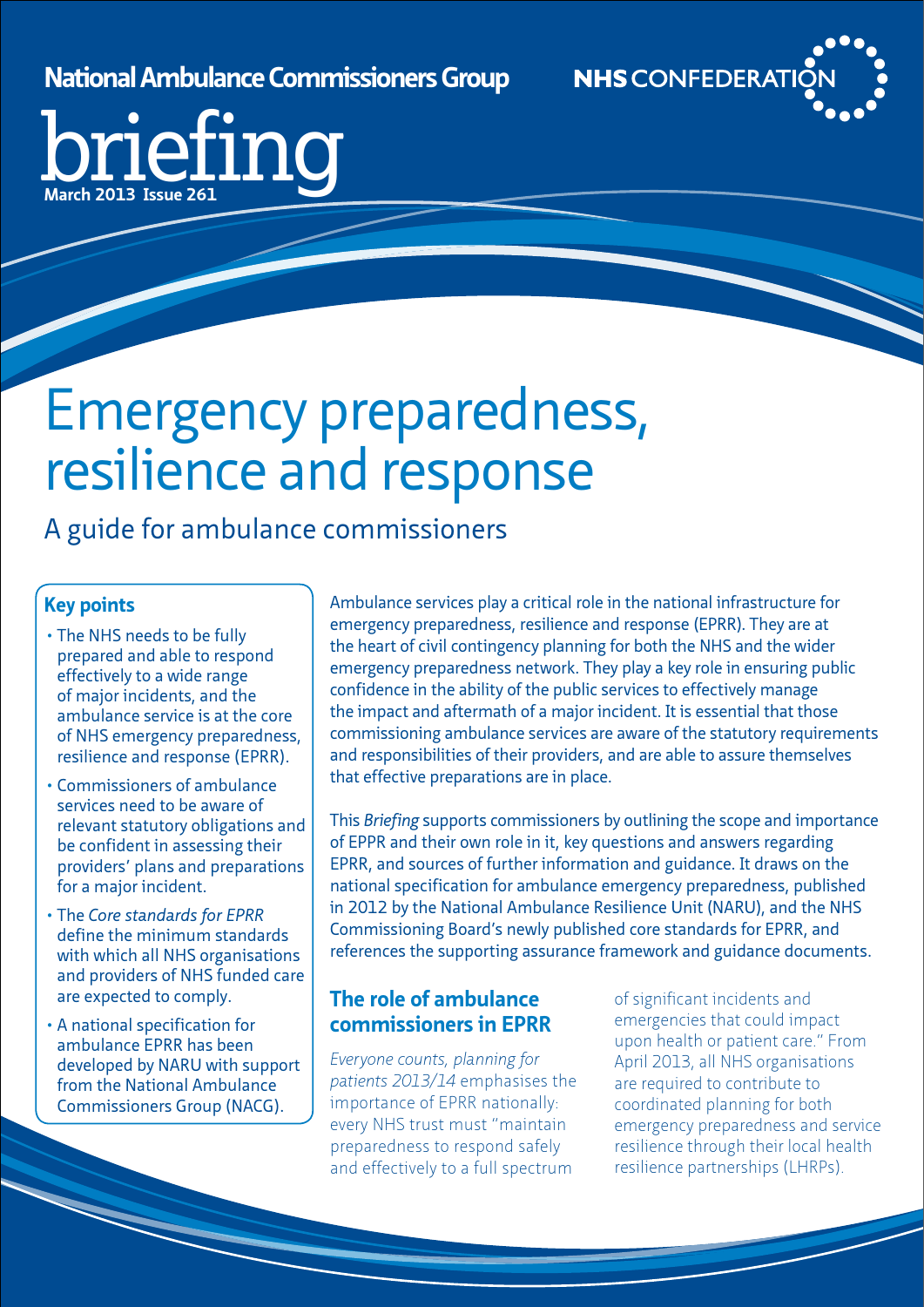

**briefing 261** Emergency preparedness, resilience and response

Specifically, commissioners must ensure that they "maintain the current capability and capacity of existing hazardous area response teams (HARTs) in ambulance trusts."

The essential nature of this activity, the impact of a major incident on the delivery of routine emergency and urgent services and the decentralisation of funding for emergency planning all make it vital that those responsible for commissioning ambulance services have an understanding of the scope and importance of EPRR. They should be aware of their own roles in emergency preparedness, and know where to look for further information and guidance. And they should feel equipped to act as informed customers in assessing the preparedness of their ambulance service providers to respond effectively should the worst occur.

## **The role of ambulance services in EPRR**

The ambulance service is at the centre of EPRR. The public expects the ambulance emergency service to be on the frontline of any major incident. The response provided by ambulance crews is expected to be immediate, well organised, professional and effective.

This is more than just an expectation though. The ambulance service has obligations under the Civil Contingencies Act 2004 and the Department of Health's emergency planning guidance which identify ambulance providers as 'Category 1 responders'.

## **Examples of major incidents**

**Major health incidents** – for example, the impact of a national flu pandemic or the business continuity effects of an outbreak of seasonal flu.

**Natural disasters** – for example, major flooding events and severe winter weather.

**Transport events** – for example, train crashes (Grayrigg, 2007 and Uffton Nervet, 2004), plane crashes (Kegworth, 1989), or multiple motorway incidents (Taunton, 2011).

**Multiple firearms incidents** – for example, Derek Bird (Cumbria, 2010) or Raoul Moat (Northumberland, 2010).

**Terrorist attacks** – the coroner's report into the London bombings (2005) recommended inter-agency major incident training, the use of protocols in declaring a major incident, a review of London Ambulance Service training in multi-casualty triage, and a review of the capability and funding of London's mobile emergency response incident team (MERIT).

Ambulance services have always planned for major incidents and seen preparedness as an essential part of their day-today business. In recent years their capabilities and skills have increased enormously.

The introduction of HARTs; the development of skills in handling terrorist attacks, biochemical hazards and environmental disasters; and increasingly strong cooperative relationships with the other emergency services have all helped to create a highly professional cadre of emergency planning teams within the ambulance service.

However, because it is traditionally treated as part of the routine work of the ambulance service, such preparation and planning is not always especially visible to those commissioning ambulance services.

## **Core standards for EPPR**

The NHS Commissioning Board's *Core standards for EPRR* define the minimum standards and level of care with which all NHS organisations and providers of NHS funded care are expected to comply.

In addition to the standards that apply to all NHS organisations, there are specific standards for ambulance service providers. These include the requirement to maintain a HART and a mobile emergency response incident team (MERIT). These standards closely reflect the National Ambulance Resilience Unit (NARU) service specification and quality assurance framework.

### **NARU service specification and quality assurance framework**

The NARU *service specification for NHS Ambulance Services EPPR* and the supporting *Quality assurance framework* is the first publication to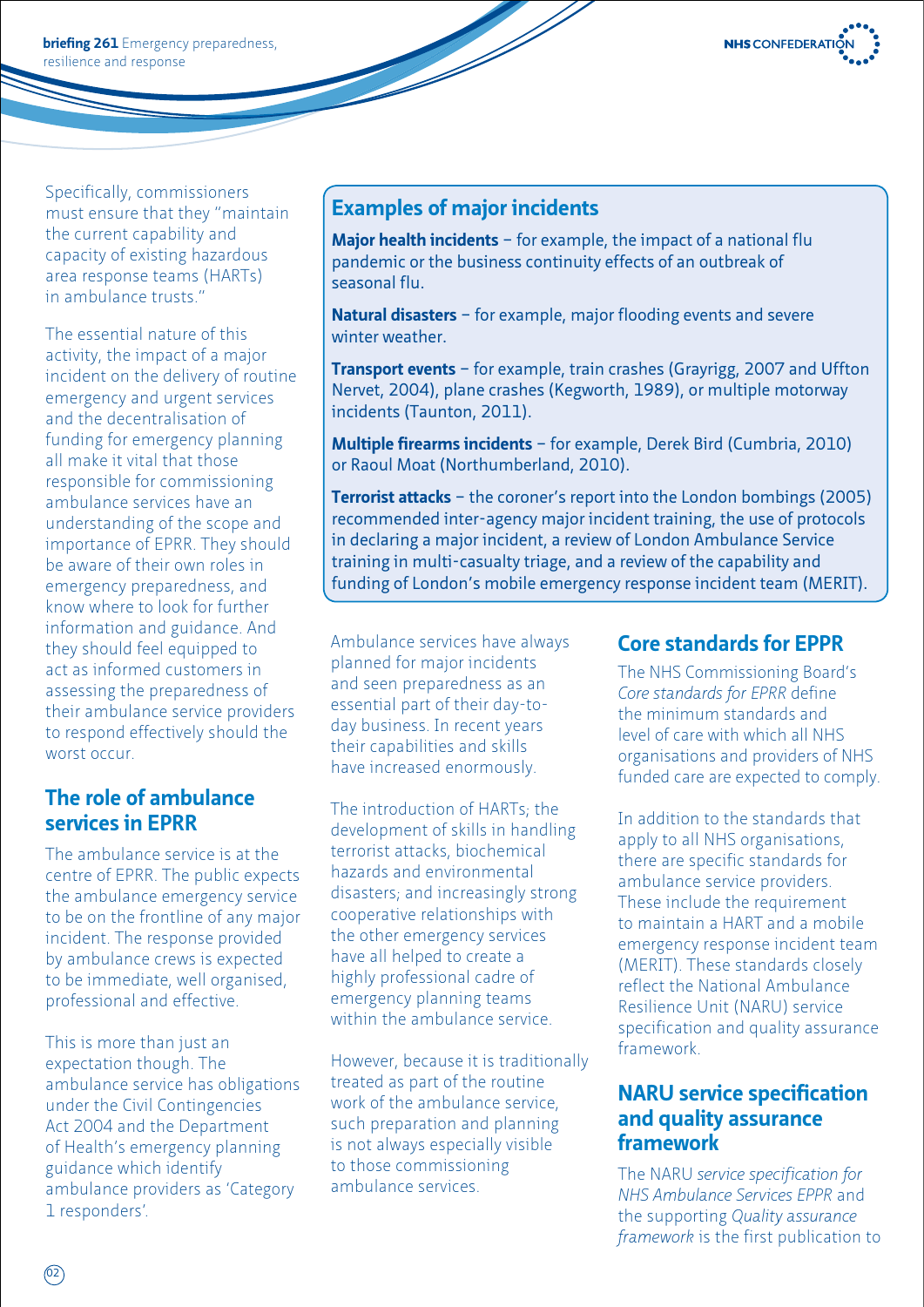

put EPRR on the same footing as other elements of the ambulance commissioning package such as the National Ambulance Performance Standards and National Ambulance Quality Indicators. Its development was prompted by the National Ambulance Commissioners Group (NACG) (see back page).

## **Why have core standards and a national specification been developed?**

Ambulance services have developed their own individual, albeit similar, approaches to emergency preparedness. However, public bodies risk criticism (or worse) if they fail to deliver the quality of service expected of them, particularly in the assessment of the effects of a major incident.

#### The aim of the NHS

Commissioning Board's core standards is primarily to define the minimum EPRR standards expected of each NHS organisation and provider of NHS funded care. The standards will enable agencies across the country to share a purpose and coordinate activities, and will provide a consistent framework for self-assessment, peer review and more formal control processes.

Similarly, the NARU service specification provides a consistent national approach to ambulance emergency planning, built on shared best practice, and helps commissioners and ambulance services manage the corporate risk of failing to prepare appropriately for a major incident.

The rest of this *Briefing* addresses some of the issues around EPRR.

## **The NARU quality assurance framework**

The NARU quality assurance framework gives commissioners a tool to review the readiness of their ambulance providers for a major incident against minimum standards and standard operating procedures.

Commissioners should be aware of the full scope of the framework. However, some elements are of particular note.

#### **Emergency operations centre**

This is critical to the successful management of EPRR. Commissioners should assure themselves that their ambulance provider has the capability and capacity to effectively manage a major incident through their operations centre.

#### **Emergency logistics**

Every ambulance provider will have vehicles and equipment held in reserve for a major incident and as part of the critical national infrastructure. Commissioners need to build this capacity into their plans and ensure that the appropriate central funding is drawn down for maintenance and replacement when needed.

#### **National mutual aid**

Mutual aid arrangements ensure that resources can be drawn from neighbouring ambulance services to support the provider managing a major incident. These arrangements may apply at regional or national level. Commissioners should ensure that appropriate arrangements and triggers for regional and national mutual aid are in place.

#### **Business continuity management**

Ambulance providers are required to ensure they, and their agency suppliers, have effective business continuity arrangements in place.

#### **Event management**

Large sporting or entertainment events have the potential to become major incidents. Ambulance providers are required to have plans in place for event management.

#### **Training**

Training is essential to the effective management of a major incident. In times of increased activity or financial constraint this is an area that can be neglected. Commissioners will want to assure themselves that it is being prioritised appropriately.

#### **Partnerships and exercising**

Good working relationships, joint planning and exercising between ambulance providers and the wider EPRR community are key to effective preparedness. Commissioners should assure themselves that such events are taking place in line with the minimum requirements laid down in the EPRR Core Standards, and that the right stakeholders are involved.

#### **Occupational health and human resources**

The NHS generally and ambulance trusts individually have a duty of care to their staff and must have in place robust arrangements to protect staff health during and after a major incident. This should include arrangements for counselling, supporting and advising on long-term clinical care.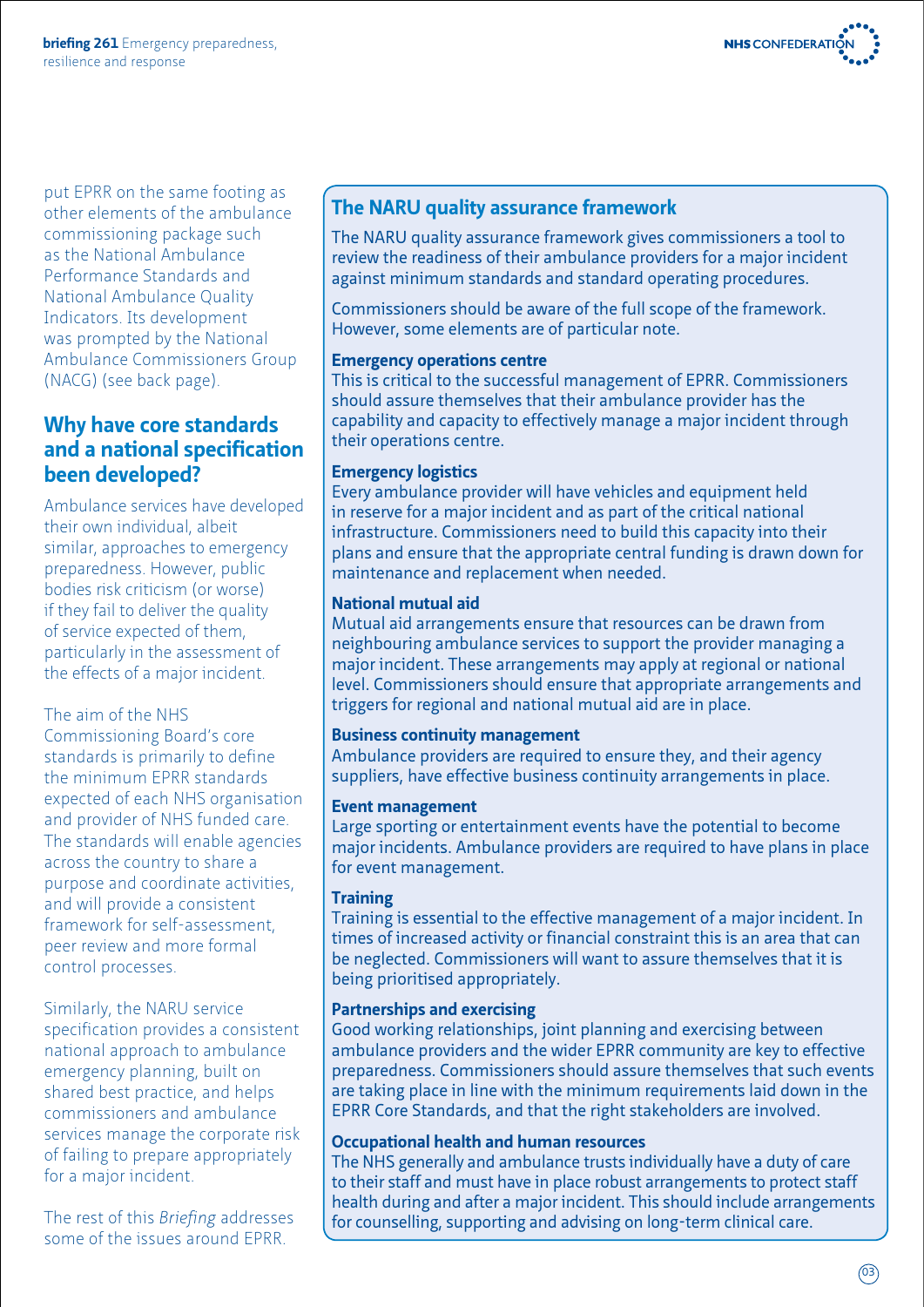**briefing 261** Emergency preparedness, resilience and response



## Key questions and answers

#### **What is EPRR?**

The Civil Contingencies Act (2004) requires NHS organisations, and providers of NHS funded care, to show that they can deal with a wide range of major incidents while maintaining services to patients. This programme of work is referred to as emergency preparedness, resilience and response (EPRR).

#### **What is a 'major incident'?**

A major incident for NHS trusts is:

"Any occurrence that presents serious threat to the health of the community, disruption to services or causes (or is likely to cause) such numbers or types of casualties as to require special arrangements to be implemented by hospitals, ambulance trusts or primary care organisations."\*

A major incident can be predicted, such as severe weather or a flu pandemic, or unpredicted, such as a major motorway accident or a firearms incident with multiple casualties or a terrorist attack.

A 'major incident' requires a major incident plan to be implemented, detailing command and control structures, decision-making processes, and staffing and resourcing plans.

#### **How is emergency preparedness managed across the NHS, other emergency services and other Category 1 responders?**

Emergency preparedness is managed through local resilience partnerships (LRPs), directed by local resilience forums (LRFs). These involve all relevant public bodies and are mapped to police authority areas; so any single ambulance service may have several LRPs within their boundaries.

From 1 April 2013, local health resilience partnerships (LHRPs) will play a key role in EPRR. The NHS Commissioning Board area team will take on the overall leadership of the local NHS in terms of planning and response. An identified area team director and a local director of public health will co-chair the LHRP and will be members of the LRF. Clinical commissioning groups will be involved in planning through the LHRPs.

Ambulance commissioners need to ensure that they maintain relationships with area team EPRR colleagues and assure themselves that they are being kept in the local and regional communications loops.

#### **Where are the risks of failing to commission EPRR effectively?**

For commissioners and providers, the risks are:

- the risk to patients in the case of a failure to respond or treat effectively
- the financial risk of potential legal action in the case of failure of effective response or management of an incident, as well as any cases associated

with compensation and the NHS Litigation Authority costs

• the reputational risk of criticism through public enquiry, media coverage or complaints from patients and relatives.

**What role do local commissioners play in the preparation for and management of major incidents?** The NARU national specification for ambulance emergency preparedness suggests that commissioners should:

- • commission EPRR requirements as laid down in the specification to enable the ambulance service provider to meet their obligations
- work cooperatively with their ambulance service provider, other emergency services and other Category 1 and 2 responders, including participating in the planning and exercise testing processes
- work cooperatively with their ambulance service provider and the Home Office National Interoperability programme. The government departments involved in the programme are the Home Office, the Department of Health, and the Department for Communities and Local Government, looking at collaborative working with police, fire and ambulance services.

#### **What is the legal obligation on ambulance services for emergency preparedness?**

Ambulance service NHS trusts and ambulance service foundation

\* Department of Health (2005) *NHS emergency planning guidance*.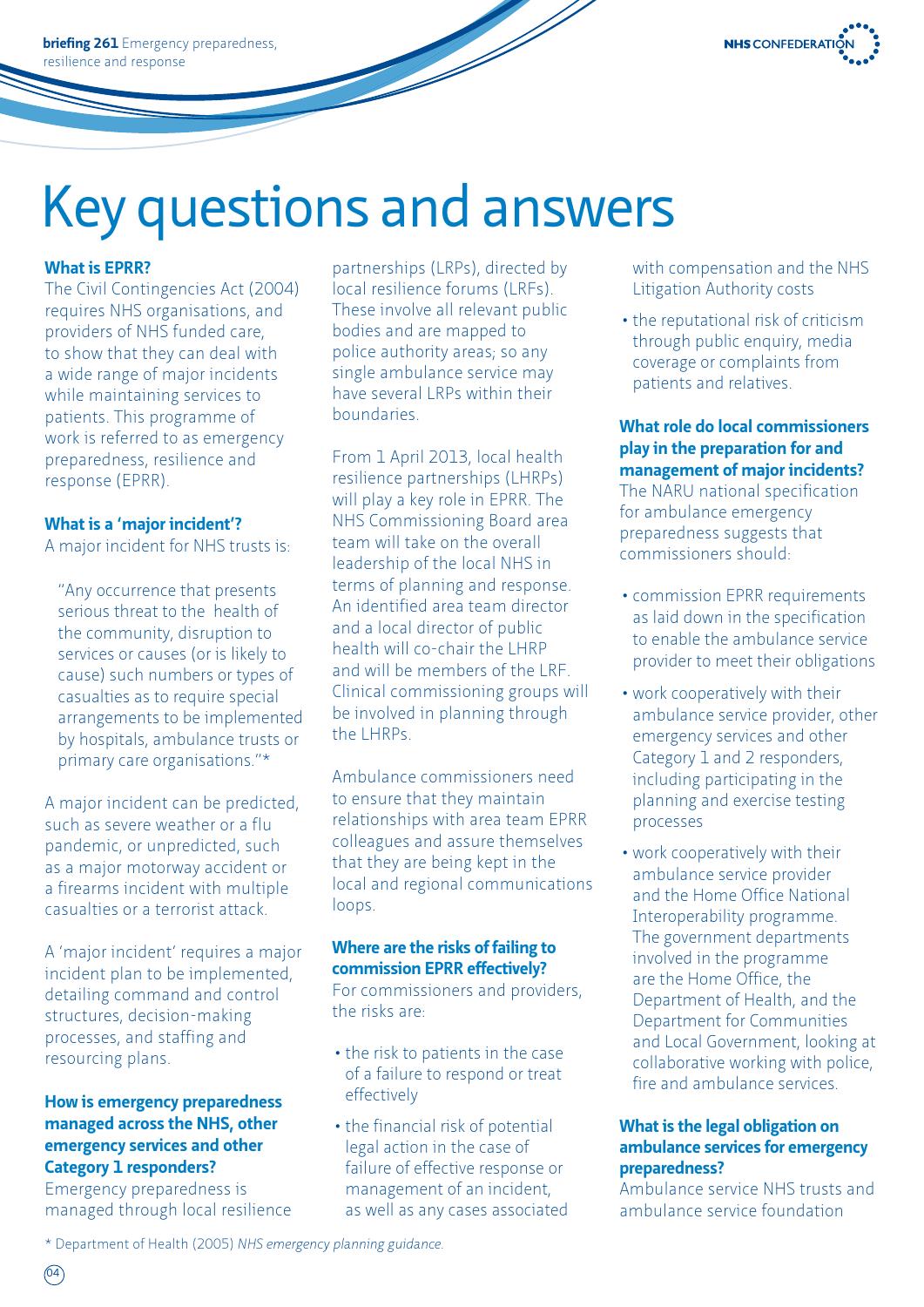

trusts are defined as Category 1 responders in the Civil Contingencies Act 2004, alongside fire, police and acute hospital trusts providing accident and emergency care.

According to the Department of Health's *Emergency planning guidance 2005*:

"The Ambulance Service forms part of the NHS response to a Major Incident. It is principally geared to the immediate clinical needs of those directly or indirectly associated with the incident(s) and their subsequent transportation to established treatment centres.

"The Ambulance Service is primarily responsible for the alerting, mobilising and coordinating at the scene all primary NHS resources necessary to deal with any incident, unless the incident is an internal health service incident."

Both the Core Standards and the national specification look for suitably trained, competent staff and the appropriate facilities to be provided on a round-the-clock basis. These will be covered through normal command structures and on-call arrangements; through the specific provision of the ambulance Trust's hazardous area response team (HART) capabilities; and through the robust profiling of staff and facilities management.

#### **How are ambulance providers funded for emergency preparedness activity?**

Funding for emergency preparedness is included in the standard local allocation of funding for ambulance activity. Although funding for HARTs was initially provided centrally, since 2012 this has also been included in local funding arrangements. However, different commissioning bodies fund to varying levels across the country, which brings disparity between services and affects national resilience. The NARU EPRR specification is designed to provide consistency and standardisation.

National funding is provided for the maintenance and replacement of vehicles and equipment required for the critical national infrastructure and is managed through a contract between the Department of Health and West Midlands Ambulance Service NHS Foundation Trust (WMAS). In 2013, the contract with WMAS will transfer to the NHS Commissioning Board.

#### **What is 'mutual aid' and why is it necessary?**

A major incident, particularly an unpredicted one, will draw on a large proportion of normal dayto-day ambulance resources. The presence of specialised HARTs has mitigated this impact in recent years, but not entirely.

Experience has shown that a major incident not only draws resource to itself but may also create a 'wake effect' of additional emergency activity elsewhere in the surrounding area.

To mitigate the impact of this additional pressure and resource required, all ambulance services have mutual aid arrangements in place with their neighbouring services. This creates a 'domino effect' of response, whereby

ambulance crews will be drawn from neighbouring services to provide cover for the home crews being drawn towards the centre of the incident.

In a very large or sustained major incident, this domino effect may spread to other services as each ambulance service in turn calls on its neighbours to provide additional cover. A national mutual aid plan was developed prior to the Olympics and is now being reviewed.

All commissioners should therefore be aware of the need for – and the benefit of – subscribing to the principles of mutual aid and the possibility of managed impact of a major incident elsewhere in the country on their own local service provision.

#### **What is the role of patient transport services in supporting ambulance providers in a major incident?**

Patient transport services may be used for removing walking patients from the site of an incident, clearing hospital A&E departments in readiness to receive patients from the major incident site, and discharging patients from hospital to create capacity for the major incident.

It is essential that commissioners assure themselves that suitable arrangements are in place with patient transport services providers for communications, business continuity and service provision on a 24-hour basis, irrespective of who the providers are.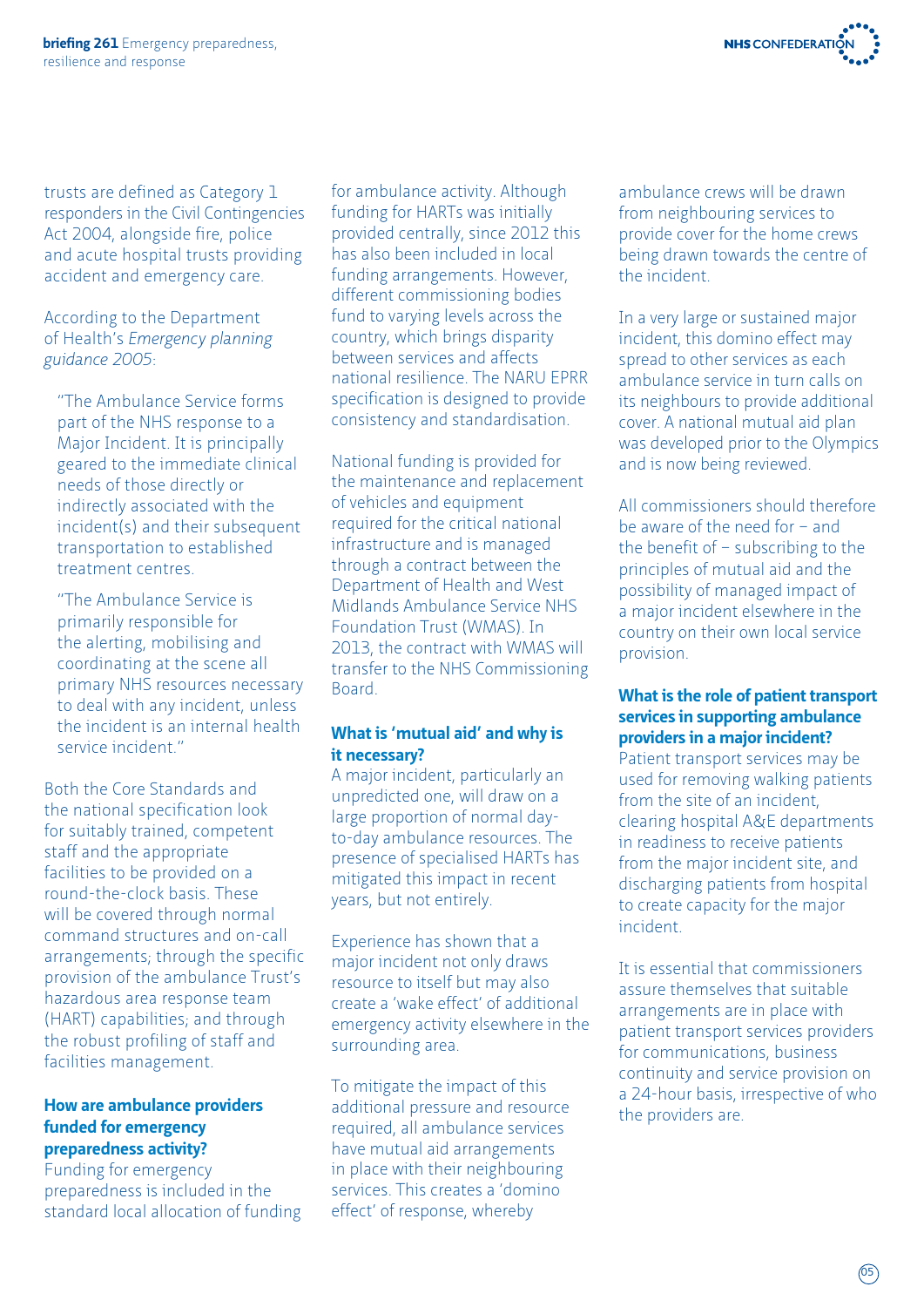

#### **Key recommendations for ambulance commissioners**

Ambulance commissioners should:

- ensure that their ambulance providers are aware of the NARU National Specification and Quality Assurance Framework and NHS Commissioning Board Core Standards
- arrange to jointly review the Quality Assurance Framework with their ambulance providers
- initiate regular overviews and updates of EPRR in their normal contracting reports and discussions. It is good practice for ambulance commissioners to have a seat on their ambulance provider's resilience board or similar group
- ensure that they are included in the communications protocols that apply in the course of a developing or actual major incident and subsequent debriefings
- consider having a CCG representative keep a 'watching brief' on EPRR.

### **Useful resources**

The Cabinet Office (2010) *Emergency response and recovery. Non-statutory guidance accompanying the Civil Contingencies Act 2004*. [LINK](https://www.gov.uk/emergency-response-and-recovery)

The Civil Contingencies Act 2004. [LINK](http://www.legislation.gov.uk/ukpga/2004/36/contents)

Department of Health (2005) *NHS emergency planning guidance 2005*. [LINK](http://www.dh.gov.uk/prod_consum_dh/groups/dh_digitalassets/%40dh/%40en/documents/digitalasset/dh_4121236.pdf)

Department of Health (2005) *NHS emergency planning guidance 2005: underpinning materials*. [LINK](http://www.dh.gov.uk/prod_consum_dh/groups/dh_digitalassets/%40dh/%40en/documents/digitalasset/dh_4121230.pdf)

NARU. *National ambulance service guidance for preparing an emergency plan*. [LINK](http://naru.org.uk/wp-content/uploads/2013/02/NARU-AACE-PEP-GUIDANCE-v8Fas.pdf)

NARU. *NHS ambulance services. Emergency preparedness, resilience and response. Quality assurance framework*. [LINK](http://naru.org.uk/wp-content/uploads/2013/02/Delivery-of-Services-Assurance-Framework.pdf)

NARU (2012) *Service specification for NHS ambulance services. Emergency preparedness, resilience and response*. [LINK](http://naru.org.uk/wp-content/uploads/2013/02/Nov-2012-EPRR-Service-Spec.pdf)

NHS Commissioning Board (2013) *Core standards for emergency preparedness, resilience and response*. [LINK](http://www.commissioningboard.nhs.uk/ourwork/gov/eprr/)

NHS Commissioning Board. *Everyone counts: planning for patients 2013/14*. [LINK](http://www.commissioningboard.nhs.uk/everyonecounts/)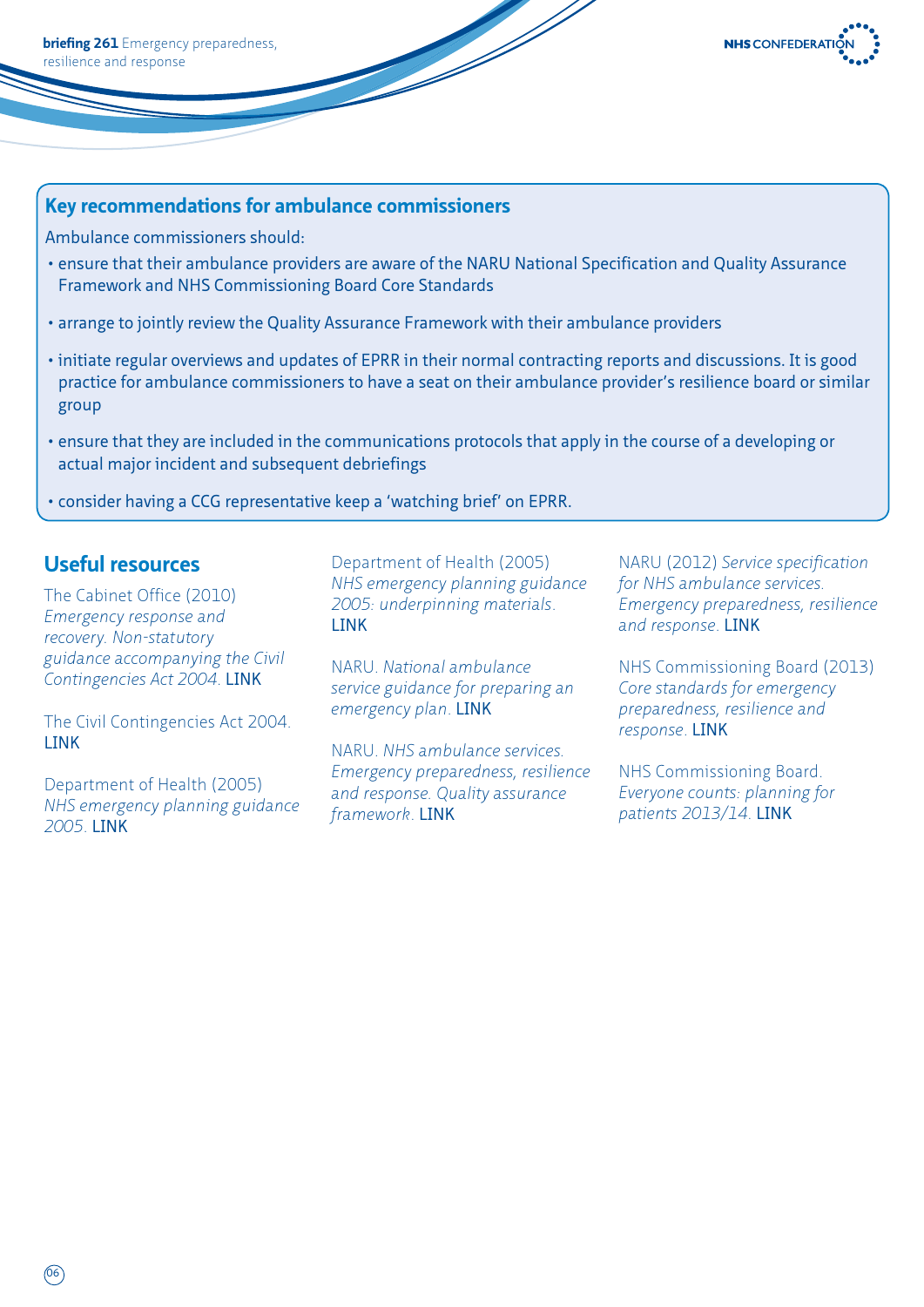

# **Glossary**

#### **Category 1 responders**

Category 1 responders (also known as 'core responders') are the 'blue light' emergency services, as well as acute trusts, foundation trusts, local authorities and the Health Protection Agency.

#### **Category 2 responders**

Category 2 responders support Category 1 responders and are mostly utility companies and transport organisations.

**CBRNE** – chemical, biological, radiological, nuclear and explosives hazards.

**EPRR** – emergency preparedness, resilience and response.

#### **Hazardous area response teams (HARTs)**

HARTs provide medical care within the 'inner cordon' at a range of emergency incidents, including those involving chemical, biological, radiological, nuclear and explosives hazards (CBRNE) or hazardous materials (HAZMAT), or at incidents requiring urban search and rescue (USAR) in areas of difficult access or in environments that pose other types of hazard.

**HAZMAT** – hazardous materials.

#### **Local health resilience partnerships (LHRPs)**

From 1 April 2013, LHRPs will provide strategic forums for joint planning for emergencies and will support multi-agency planning through local resilience forums (LRFs). They are not statutory organisations.

#### **Local resilience forums (LRFs)**

The principal mechanism for multi-agency cooperation in resilience planning, based on police areas.

#### **Mobile emergency response incident team (MERIT)**

MERITs provide advanced medical care at emergency incidents, including major and mass casualty incidents. This includes advanced airway procedures, surgical interventions and critical care over and above the level of ambulance clinical practice. It also includes advice and support for emergency services staff already on the scene. MERITs operate under the direction of the ambulance service and are usually provided by acute hospitals.

#### **NARU (National Ambulance Resilience Unit)**

Since June 2011, responsibility for the delivery of emergency preparedness policy in NHS ambulance services in England has been delegated to NARU, hosted by West Midlands Ambulance Service NHS Foundation Trust, by the Department of Health.

NARU works with all ambulance trusts in England (and the devolved administrations) to support the development of properly trained, equipped and prepared ambulance responders to deal with hazardous or difficult situations, particularly mass casualty incidents that represent a significant risk to public health.

NARU also coordinates lessons identified from coroners' inquests, Rule 43 inquiries and other such inquiries, to ensure a consistent approach to the implementation of lessons learned.

NARU provides strategic input to government policy on ambulance resilience issues, and, working with the Department of Health, assists with national coordination and implementation of the pre-hospital health response to government policies that are designed to improve civil contingencies and national resilience across England. http://naru.org.uk

#### **NARU quality assurance framework**

A tool for commissioners to review the readiness of their ambulance providers for a major incident against minimum standards and standard operating procedures (see page 3).

#### **NARU service specification for NHS ambulance services EPRR**

The specification for ambulance EPRR arrangements to be used by trusts and commissioners to gain assurance on the provision of these services in the NHS.

**USAR** – urban search and rescue.